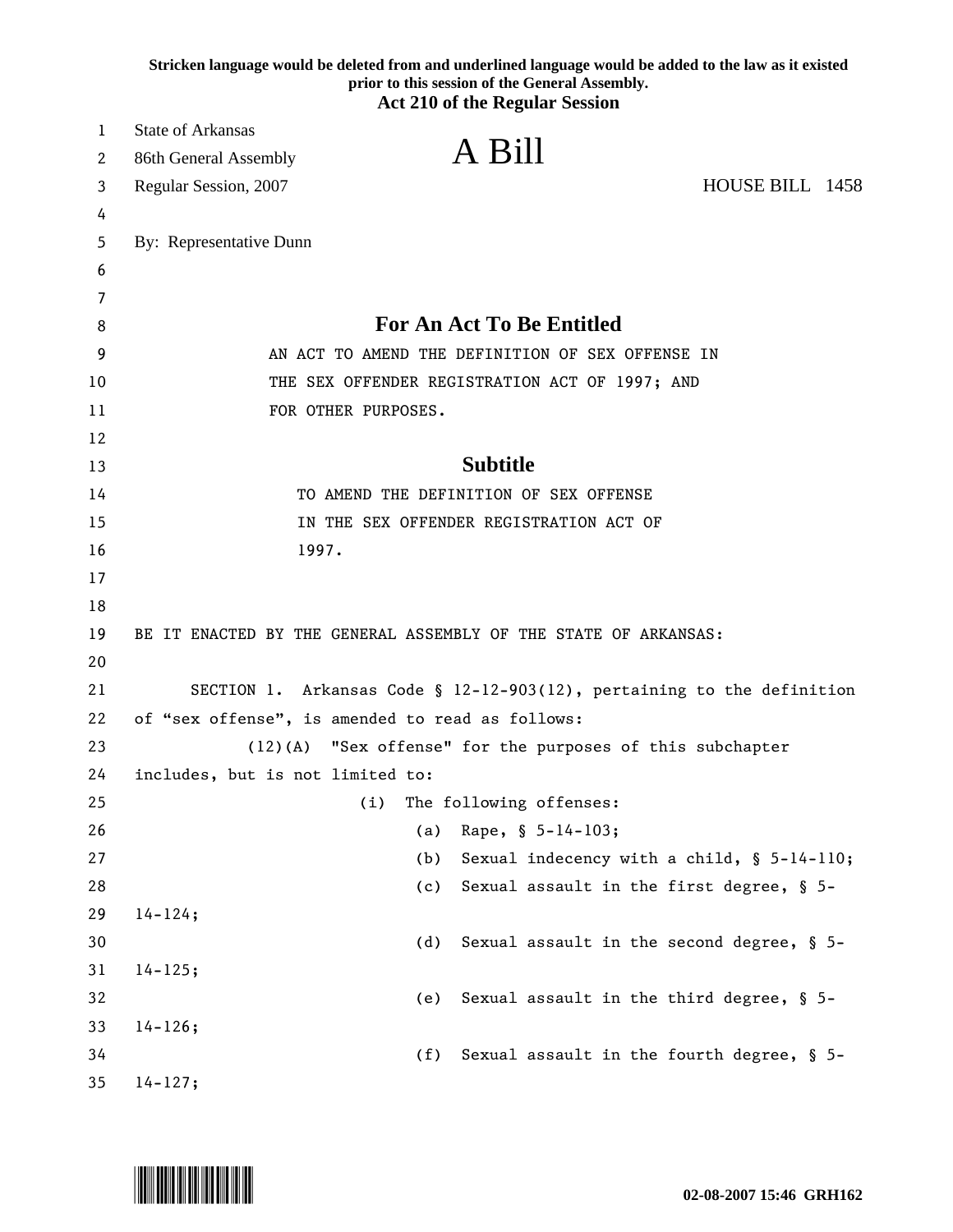**HB1458** 

1 (g) Incest, § 5-26-202; 2 (h) Engaging children in sexually explicit 3 conduct for use in visual or print medium, § 5-27-303; 4 (i) Transportation of minors for prohibited 5 sexual conduct, § 5-27-305; 6 (j) Employing or consenting to use of a child 7 in sexual performance, § 5-27-402; 8 (k) Pandering or possessing visual or print 9 medium depicting sexually explicit conduct involving a child, § 5-27-304; 10 (l) Producing, directing, or promoting sexual 11 performance, § 5-27-403; 12 (m) Promoting prostitution in the first 13 degree, § 5-70-104; 14 (n) Stalking when ordered by the sentencing 15 court to register as a sex offender, § 5-71-229; 16 (o) Indecent exposure, § 5-14-112, if a felony 17 level offense; 18 (p) Exposing another person to human 19 immunodeficiency virus when ordered by the sentencing court to register as a 20 sex offender, § 5-14-123; 21 (q) Kidnapping pursuant to § 5-11-102(a) when 22 the victim is a minor and the offender is not the parent of the victim; 23 (r) False imprisonment in the first degree and 24 false imprisonment in the second degree, §§ 5-11-103 and 5-11-104, when the 25 victim is a minor and the offender is not the parent of the victim; 26 (s) Permitting abuse of a child pursuant to § 27 5-27-221; 28 (t) Computer child pornography, § 5-27-603; 29 (u) Computer exploitation of a child in the 30 first degree, § 5-27-605(a); 31 (v) Permanent detention or restraint when the 32 offender is not the parent of the victim, § 5-11-106; 33 (w) Distributing, possessing, or viewing 34 matter depicting sexually explicit conduct involving a child, § 5-27-602; 35 (x) Computer child pornography, § 5-27-603; 36 and